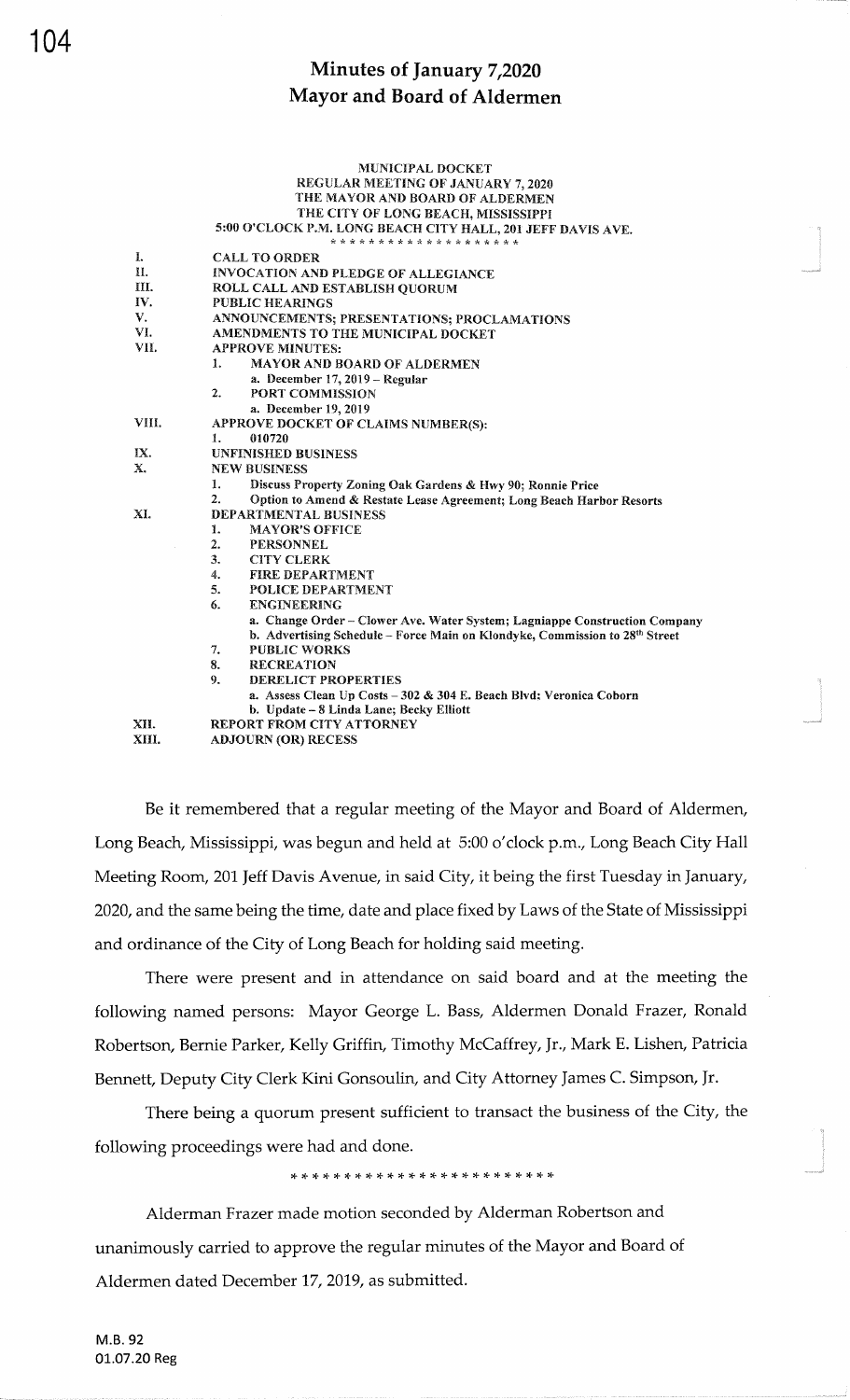\* ri \* rT \* rf ,F )F \* rT )F \* \* rT rF rt \* )F rT \* \* \* rt r{- \*

Alderman Robertson made motion seconded by Alderman Parker andunanimously carried to approve the minutes of the Port Commission dated December19,2019, as submitted.

#### ,t rF \* \* :F )t \* rf \* rF r{. \* \* rf rF \* rF rF rT \* \* :F rT rF rF

Alderman Griffin made motion seconded by Alderman McCaffrey andunanimously carried to approve payment of invoices listed in Docket of Claims 010720.

#### 

There came on for discussion Property Zoning Oak Gardens & Hwy 90. The Mayor recognized Mr. Ronnie Price, owner of aforesaid property. After discussion, itwas the consensus of the Board to work with Mr. Price on the zoning of his property toallow for the development of either townhouses or condos.

,t \* rF rF \* \* \* \* rF r\$ !T \* \* \* \* \* :F r+ rF rF :t rt rt rT !TJust prior to the meeting, Mr. Parrish of Long Beach Harbor Resorts asked for the Option to Amend & Restate Lease Agreement be removed from the agenda, as an issue had arose that needed to be resolved prior to discussion with the Board of Aldermen.

Alderman Robertson made motion seconded by Alderman Lishen andunanimously carried to approve the following Change Order for LagniappeConstruction for the Clower Avenue Water System Improvements:

t<br>1980<br>Marcoura

t<br>Manazarta

l<br>Médagos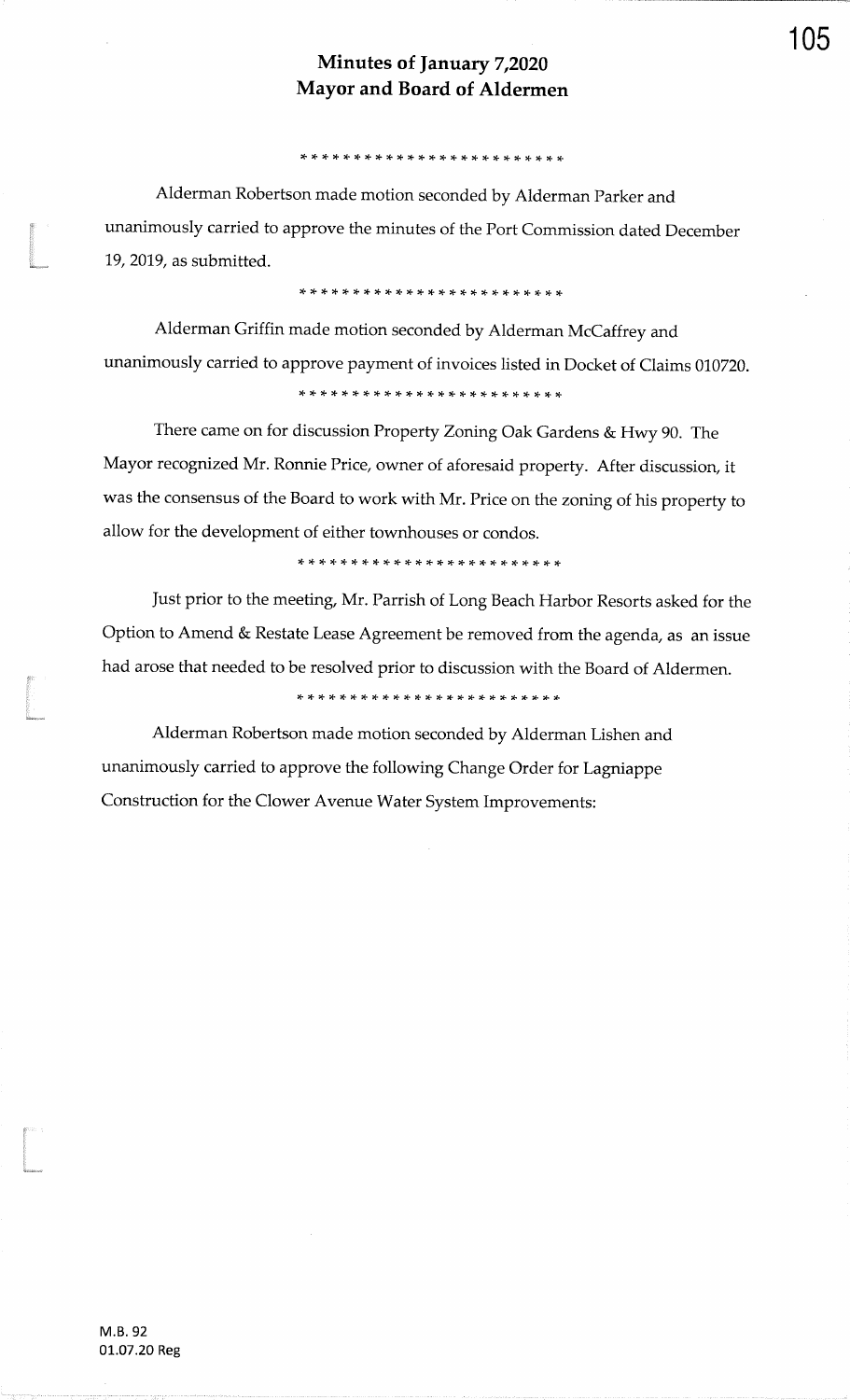161 Lameuse St., Suite 203<br>Biloxi, MS 39530



January 3, 2020

City of Long Beach P.O. Box 929 Long Beach, MS <sup>39560</sup>

#### Change Order No. <sup>1</sup> Clower Avenue Water Main Improvements RE:

Ladies and Gentlemen

We have attached proposed Change Order No. 1 for the referenced request your review and approval. This change order is necessitated by different anticipated, and which are summarized below: project and hereby field conditions than

- 1. The existing drainage system along Pineville Rd. conflicts with the proposed water main alignment; however, this can be remedied by the construction of a junction
- box/conflict box to redirect the drainage flow. 2. The existing water main along Commission Rd. is an 8" water main, but we anticipated & bid the project for a 6" main. This will be simply remedied by compensating the
- 3. We have adjusted some of the Contract quantities in anticipation of the final contract quantities, which results in a small savings and offret to the additional costs noted above.

These are fairly small changes to the Contract, and we believe they are critical to the on-going success of the project. Please advise if you have any questions.

Sincerely Œ David Ball, P.E.

DB;539 Attachment

Or\1037\20200103 CO1 recommend.docx Page L of <sup>1</sup>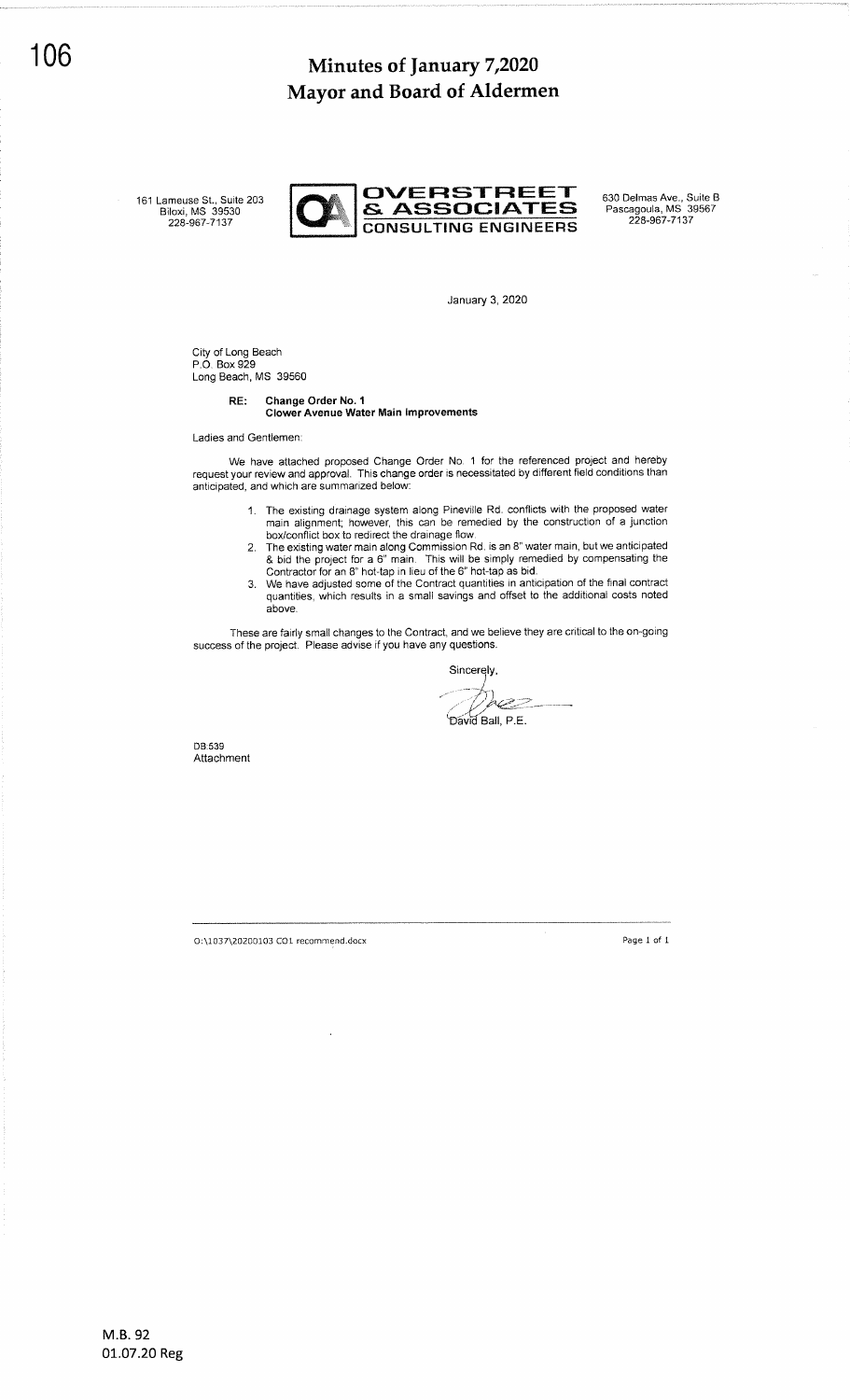|                                            |                                                                                                                                      |              |                             |                                                                                   | Change Order                                            |     |                  |
|--------------------------------------------|--------------------------------------------------------------------------------------------------------------------------------------|--------------|-----------------------------|-----------------------------------------------------------------------------------|---------------------------------------------------------|-----|------------------|
|                                            |                                                                                                                                      |              |                             |                                                                                   |                                                         | No. | 1                |
|                                            |                                                                                                                                      |              |                             |                                                                                   |                                                         |     |                  |
| Date of Issuance:                          | 1/3/2020                                                                                                                             |              |                             |                                                                                   | Effective Date:                                         |     | 1/7/2020         |
|                                            |                                                                                                                                      |              |                             |                                                                                   |                                                         |     |                  |
| Project:<br>Contract:                      | CLOWER AVE. WATER SYSTEM IMPROVEMENTS (RE-BID)                                                                                       | Owner:       | City of Long Beach          |                                                                                   | Owner's Contract No.:                                   |     |                  |
| Contractor:                                | Lagniappe Construction Company, LLC Vendor #7365                                                                                     |              |                             |                                                                                   | Date of Contract:                                       |     | 10/2/2019        |
|                                            |                                                                                                                                      |              |                             |                                                                                   | Engineer's Project No                                   |     | 1037             |
|                                            | The Contract Documents are modified as follows upon execution of this Change Order:                                                  |              |                             |                                                                                   |                                                         |     |                  |
| Description:                               |                                                                                                                                      |              |                             |                                                                                   |                                                         |     |                  |
|                                            | 1. Add scope of work & pay item to adjust alignment of existing drainage at Pineville Rd. Adjustment will require a new drainage box |              |                             |                                                                                   |                                                         |     |                  |
|                                            | and additional length of 15" RCP.                                                                                                    |              |                             |                                                                                   |                                                         |     |                  |
|                                            | 2. Add scope of work & pay item to perform an 8" hot-tap on the existing main on Commission Rd., which was was previously            |              |                             |                                                                                   |                                                         |     |                  |
|                                            | believed to be & bid as a 6" diameter hot-tap.                                                                                       |              |                             |                                                                                   |                                                         |     |                  |
|                                            | 3. Adjust quantities of contract pay items in accordance with anticipated final amounts.                                             |              |                             |                                                                                   |                                                         |     |                  |
|                                            |                                                                                                                                      |              |                             |                                                                                   |                                                         |     |                  |
|                                            | Attachments: {List documents supporting change):                                                                                     |              |                             |                                                                                   |                                                         |     |                  |
|                                            |                                                                                                                                      |              |                             |                                                                                   |                                                         |     |                  |
|                                            |                                                                                                                                      |              |                             |                                                                                   |                                                         |     |                  |
|                                            |                                                                                                                                      |              |                             |                                                                                   |                                                         |     |                  |
|                                            | CHANGE IN CONTRACT PRICE:                                                                                                            |              |                             |                                                                                   | CHANGE IN CONTRACT TIMES:                               |     |                  |
| Original Contract Price:                   |                                                                                                                                      |              |                             |                                                                                   |                                                         |     |                  |
|                                            |                                                                                                                                      |              |                             | Original Contract Times:                                                          | <b>Working Days</b>                                     |     | 90 Calendar days |
|                                            | \$336,282.30                                                                                                                         |              |                             | Substantial completion (days or date):<br>Ready for final payment (days or date): |                                                         |     |                  |
|                                            |                                                                                                                                      |              |                             |                                                                                   |                                                         |     |                  |
|                                            | (Decrease) in Contract Price from previous Change Orders No.                                                                         |              |                             |                                                                                   | Change in Contract Time from previous Change Orders No. |     |                  |
| n/a                                        | to No. ∴ n/a                                                                                                                         |              |                             | n/a                                                                               | to No.                                                  | n/a |                  |
|                                            | \$0.00                                                                                                                               |              |                             | Substantial completion (days or date):<br>Ready for final payment (days or date): |                                                         |     |                  |
|                                            |                                                                                                                                      |              |                             |                                                                                   |                                                         |     |                  |
| Contract Price prior to this Change Order: |                                                                                                                                      |              |                             |                                                                                   | Contract Times prior to this Change Order:              |     |                  |
|                                            | \$336,282.30                                                                                                                         |              |                             | Substantial completion (days or date):                                            |                                                         |     | 2/8/2020         |
|                                            |                                                                                                                                      |              |                             | Ready for final payment (days or date):                                           |                                                         |     |                  |
|                                            | (Increase) in Contract Price due to this Change Order:                                                                               |              |                             |                                                                                   | (Increase) in Contract Time due to this Change Order:   |     |                  |
|                                            |                                                                                                                                      |              |                             | Substantial completion (days or date):                                            |                                                         |     | 10               |
|                                            | \$4,424.25                                                                                                                           |              |                             | Ready for final payment (days or date):                                           |                                                         |     |                  |
|                                            | Revised Contract Price incorporating this Change Order:                                                                              |              |                             |                                                                                   |                                                         |     |                  |
|                                            |                                                                                                                                      |              |                             | Substantial completion (days or date):                                            | Contract Times incorporating this Change Order:         |     | 2/18/2020        |
|                                            | \$340,706.55                                                                                                                         |              |                             | Ready for final payment (days or date):                                           |                                                         |     |                  |
|                                            |                                                                                                                                      |              |                             |                                                                                   |                                                         |     |                  |
|                                            |                                                                                                                                      |              |                             |                                                                                   |                                                         |     |                  |
| RECOMMENDED:                               |                                                                                                                                      | ACCEPTED:    |                             |                                                                                   | ACCEPTED:                                               |     |                  |
| (ENGINEER)                                 |                                                                                                                                      | (CONTRACTOR) |                             |                                                                                   | (OWNER)                                                 |     |                  |
|                                            |                                                                                                                                      |              |                             |                                                                                   |                                                         |     |                  |
| Bγ:                                        |                                                                                                                                      |              |                             |                                                                                   |                                                         |     |                  |
|                                            |                                                                                                                                      | By:          |                             |                                                                                   | Вγ.                                                     |     |                  |
|                                            |                                                                                                                                      |              |                             |                                                                                   |                                                         |     |                  |
| Date:                                      | $-3.2020$                                                                                                                            | Date:        | $\mathcal{I}^{\mathcal{D}}$ |                                                                                   | Date:                                                   |     |                  |
|                                            |                                                                                                                                      |              |                             |                                                                                   |                                                         |     |                  |
|                                            |                                                                                                                                      |              |                             |                                                                                   |                                                         |     |                  |

EJCDC No. C-941 (2002 Edition)<br>Prepared by the Engineers' Joint Contract Documents Committee and endorsed by the<br>Associated General Contractors of America and the Construction Specifications Institute.

 $\uparrow$  of 2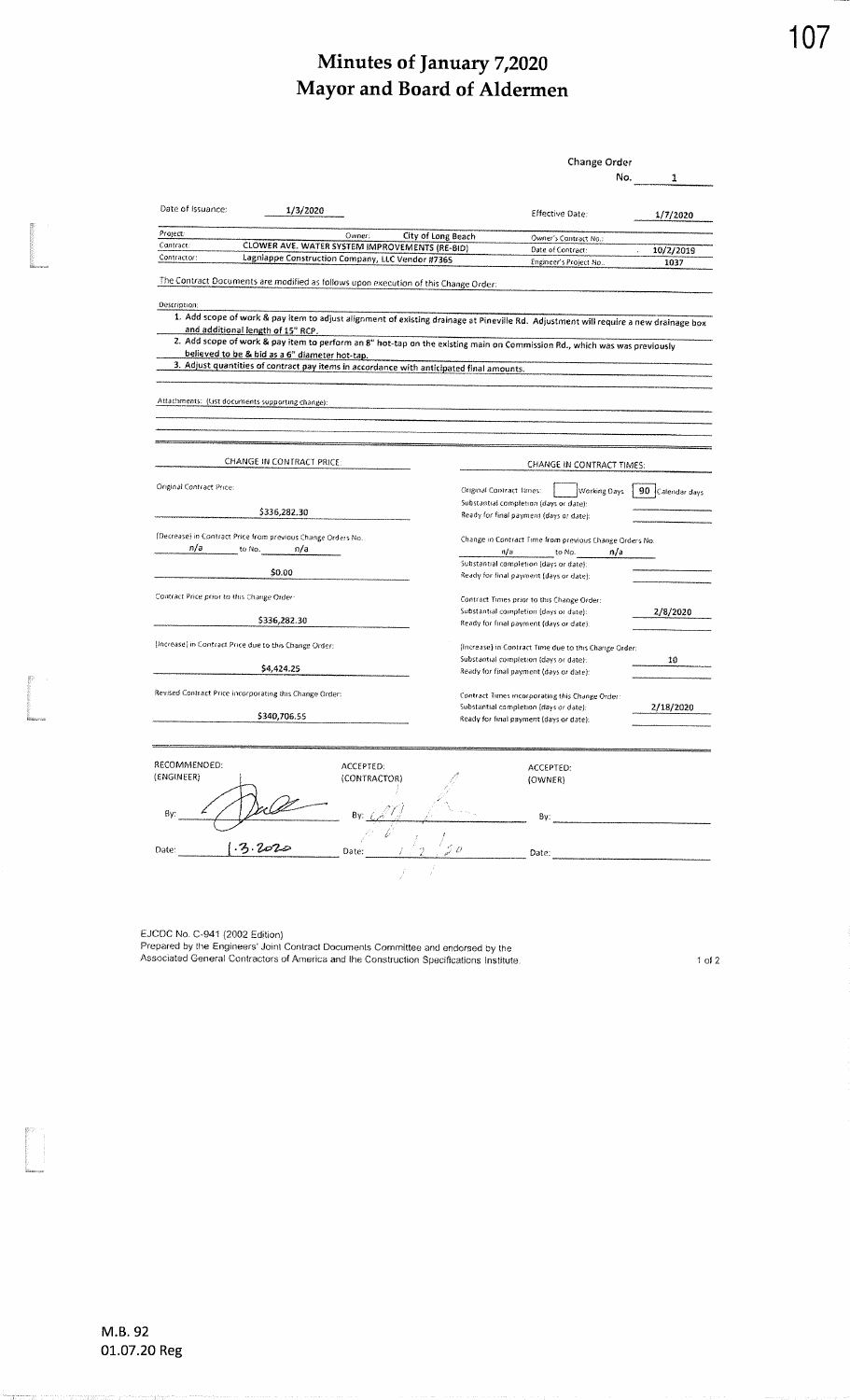| \$340,706.55             |                 |                    |          |                  |                         |                                                                                       |                                                                        |                 |
|--------------------------|-----------------|--------------------|----------|------------------|-------------------------|---------------------------------------------------------------------------------------|------------------------------------------------------------------------|-----------------|
| 562,223.37               |                 | 50.00              |          | \$62,723.32      |                         |                                                                                       | TOTAL ALTERNATE BID 2:                                                 |                 |
| \$62,223.32              | 7,817           | \$0.00             |          | \$62,223.32      | 7.96                    | s<br>ŠY.<br>7817                                                                      | 1-1/2" HOT BITUMINOUS PAVEMENT OVERLAY (ST-12-5MM MIX)                 | $510-8$         |
|                          |                 |                    |          |                  |                         |                                                                                       |                                                                        | ALTERNATE BID 2 |
| 36,592.80                |                 | \$0.00             |          | \$6,592.80       |                         |                                                                                       | <b>TOTAL ALTERNATE BID</b>                                             |                 |
| \$6,592.80               | 2,680           | \$0.00             |          | \$6,592.80       | 2.46                    | w<br>ند<br>ت<br>2680                                                                  | VATER MAIN IN-PLACE<br>LOCATE AND ABANDON EXISTING                     | $100-C$         |
|                          |                 |                    |          |                  |                         |                                                                                       |                                                                        | ALTERNATE BID 1 |
| \$271,890.43             |                 | \$4,424.25         |          | \$267,466.18     |                         |                                                                                       | <b>TOTAL BASE BID</b>                                                  |                 |
| \$4,581.29               |                 | \$4,581.25         |          |                  | 4,581.25                | $\overline{\circ}$                                                                    | 8"X8" TAPPING SLEEVE WITH VALVE AND VALVE BOX                          | $CO1 - 2$       |
| \$4,510.00               |                 | \$4,510.00         | **: r    | $rac{800}{3000}$ | 4,510.00                | $\circ$                                                                               | JUNCTION BOX FOR DRAINAGE "CONFLICT" AT PINEVILLE                      | $C01-1$         |
| \$535.00                 |                 | 50.00              |          | \$535.00         | 535.00                  | un : un                                                                               | STORM WATER MANAGEMENT                                                 | 530-A           |
| \$3,210.00               |                 |                    |          | \$3,210.00       | 3,210.00                | $\boldsymbol{v}$<br>J.                                                                | MAINTENANCE OF TRAFFIC                                                 | 520-A           |
| \$642.00                 | ខ្ល             | $rac{3000}{50000}$ |          | \$642.00         | 5.42                    | $\mathbf{v}$<br>100 S.Y.                                                              | SOLID SOD                                                              | 510-H           |
| \$2,354.00               |                 | 50.00              |          | \$2,354.00       | 2,354.00                | s.<br>$\frac{1}{1}$                                                                   | VEGETATIVE COVER                                                       | 510-G           |
| \$1,819.00               | ខ្ន             | \$0.00             |          | \$1,819.00       | 18.19                   | Š.<br>100 LF                                                                          | RATION<br>CONCRETE CURB & GUTTER RESTO                                 | 510-F           |
| \$2,247.00               | s,              | (52,247.00)        | (50)     | \$4,494.00       | 44.94                   | w.<br>100 S.Y.                                                                        | CONCRETE DRIVE RESTORATION                                             | 510-E           |
| \$14,832.00              | 3,600           | \$0.00             |          | \$14,832.00      | 4.12                    | <b>VS00015</b>                                                                        | MILLING EXISTING ASPHALT PAVEMENT                                      | 510-D           |
| \$32,013.94              | 938             | \$0.00             |          | \$32,013.94      | 34.13                   | w<br>938 S.Y.                                                                         | COURSE - TRENCH REPAIR (ST-19.0 MM MIX)<br>4" BITUMINOUS PAVEMENT BASE | 510-C           |
| \$20,073.20              | 938             | \$0.00             |          | \$20,073.20      | 21.40                   | 938 S.Y.                                                                              | <b>B" LIMESTONE ROAD BASE</b>                                          | 510-A           |
| \$735.00                 | 250             | (5735.00)          |          | \$1,470.00       | 2.94                    | v.<br>$x$ s $\log x$                                                                  | GEOTEXTILE FABRIC                                                      | 500-C           |
| \$3,530.00               | SO <sub>O</sub> | (53, 530.00)       | (350)    | \$7,060.00       | 7.06                    | $1000 \, \mathrm{C}$ Y.                                                               | SELECT SANDY BACKFILL (FM)                                             | 500-8           |
| \$2,675.00               | 125             | \$0.00             |          | \$2,675.00       | 21.40                   | ນະທະນາ<br>$125$ C.Y.                                                                  | MATERIAL (PM)<br>PIPE BEDDING/PIPE FOUNDATION                          | 500-A           |
| \$7,490.00               |                 | \$0.00             |          | \$7,490.00       | 3,745.00                | ą.                                                                                    | 55-2 CURB INLET                                                        | 320-A           |
| \$3,025.80               | 3               | \$1,845.00         | SO,      | \$1,180.80       | 36.90                   | 32 EA.                                                                                | 15" RCP CULVERT                                                        | 310-A           |
| \$10,785.60              | 56              | 50.00              |          | \$10,785.60      | 192.50                  | $\boldsymbol{w}_1$ $\boldsymbol{w}_2$ $\boldsymbol{w}_3$ $\boldsymbol{w}_4$<br>56 EA. | LOCATE AND CONNECT TO EXISTING WATER SERVICE                           | 140-F           |
|                          |                 | \$0.00             |          | 51,428.73        | 1,428.73                | $\overline{r}$                                                                        | 2" SINGLE WATER SERVICE ASSEMBLY                                       | 140-E           |
| \$2,209.60<br>\$1,428.73 |                 | \$0.00             |          | \$2,209.60       | 1,104.80                | द्ध                                                                                   | 1-1/2" DOUBLE WATER SERVICE ASSEMBLY (TYPE 4)                          | 140-0           |
| \$13,797.75              | 55              | \$0.00             |          | \$13,797.75      | 551.91                  | en i<br>å.<br>ত্র                                                                     | 1" SINGLE WATER SERVICE ASSEMBLY (TYPE 3)                              | 140-C           |
| \$6,455.34               | φ               | \$0.00             |          | \$6,455.34       | 1,075.89                | $\mathbf{\hat{v}}$<br>S<br>ত                                                          | 1-1/2" DOUBLE WATER SERVICE ASSEMBLY (TYPE 2)                          | 140-8           |
| \$7,800.24               | $\mathbf{1}$    |                    |          | \$7,800.24       | 557.16                  | $\mathbf{u}$<br>4<br>$\overline{4}$                                                   | 1" SINGLE WATER SERVICE ASSEMBLY (TYPE 1)                              | 140-A           |
| \$749.00                 |                 | 30.00              |          | \$749.00         | 374.50                  | ທ່ທ<br>S                                                                              | VE, FITTING, OR STUB<br>CONNECT TO EXISTING MAIN, VAL                  | $130-f$         |
| \$963.00                 |                 | \$0.00             |          | \$963.00         | 321.00                  | e,                                                                                    | REMOVE EXISTING FIRE HYDRANT                                           | $130 - E$       |
| \$963.00                 |                 |                    |          | \$963.00         | 321.00                  | $\omega$<br>S                                                                         | REMOVE EXISTING VALVE                                                  | 130-0           |
| \$11,037.06              |                 | 30.00              |          | \$11,037.06      | 5,518.53                | ທະທະທະ<br>£,                                                                          | 4" LINE-STOP VALVE                                                     | 130-C           |
| \$7,169.10               |                 |                    |          | \$7,169.10       | 3,584.55                | S,                                                                                    | 6"X6" TAPPING SLEEVE WITH VALVE AND VALVE BOX                          | 130-8           |
| 51,444.50                |                 |                    |          | \$1,444.50       | 481.50                  | સ્                                                                                    | LOCATE AND DISCONNECT EXISITING WATER MAIN                             | 130-A           |
| \$21,420.30              | ه               | \$0.00             |          | \$21,420.30      | 3,570.05                | $\omega$ $\omega$<br>S                                                                | FIRE HYDRANT ASSEMBLY                                                  | 120-A           |
| \$6,368.00               |                 | \$0.00             |          | \$6,368.00       | 1,592.00                | S.                                                                                    | 8" GATE VALVE AND VALVE BOX                                            | 110-A           |
| \$14,856.42              | 3.5             | \$0.00             |          | \$14,856.42      | 4,244.69                | s.<br>ĭОN<br>$\frac{3}{2}$                                                            | DUCTILE IRON FITTINGS                                                  | 100-8           |
| \$50,169.60              | 2,680           | \$0.00             |          | \$50,169.60      | 18.72                   | Ë<br>2680                                                                             | <b>3" WATER MAIN</b>                                                   | 100-A           |
| \$10,000.00              |                 | \$0.00             |          | \$10,000.00      | 10,000.00               | $\frac{1}{1}$                                                                         | <b>MOBILIZATION</b>                                                    | $10 - A$        |
|                          |                 |                    |          |                  |                         |                                                                                       |                                                                        | BASE BID        |
| AMOUNT                   | QUANTITY        | THIS CO.           | THIS C.O | AMOUNT           | PRICE                   | QUANTITY                                                                              | <b>DESCRIPTION</b>                                                     | g               |
| CONTRACT                 | CONTRACT        | EXTENSION          | QUANTITY | CONTRACT         | $\overline{\mathbf{s}}$ | CONTRACT                                                                              |                                                                        |                 |
| TOTAL                    | TOTAL           |                    |          | CURRENT          |                         | CURRENT                                                                               |                                                                        |                 |

EJODC No. C-941 (2002 Edison)<br>Prepared by the Engineeris' Joint Contract Documents Committee and endorsed by the<br>Associated General Contractions of America and the Construction Specifications Institute.

M.B. 92 01.07.20 Reg

# Minutes of January 7,2020 Mayor and Board of Aldermen

 $2$  of  $2$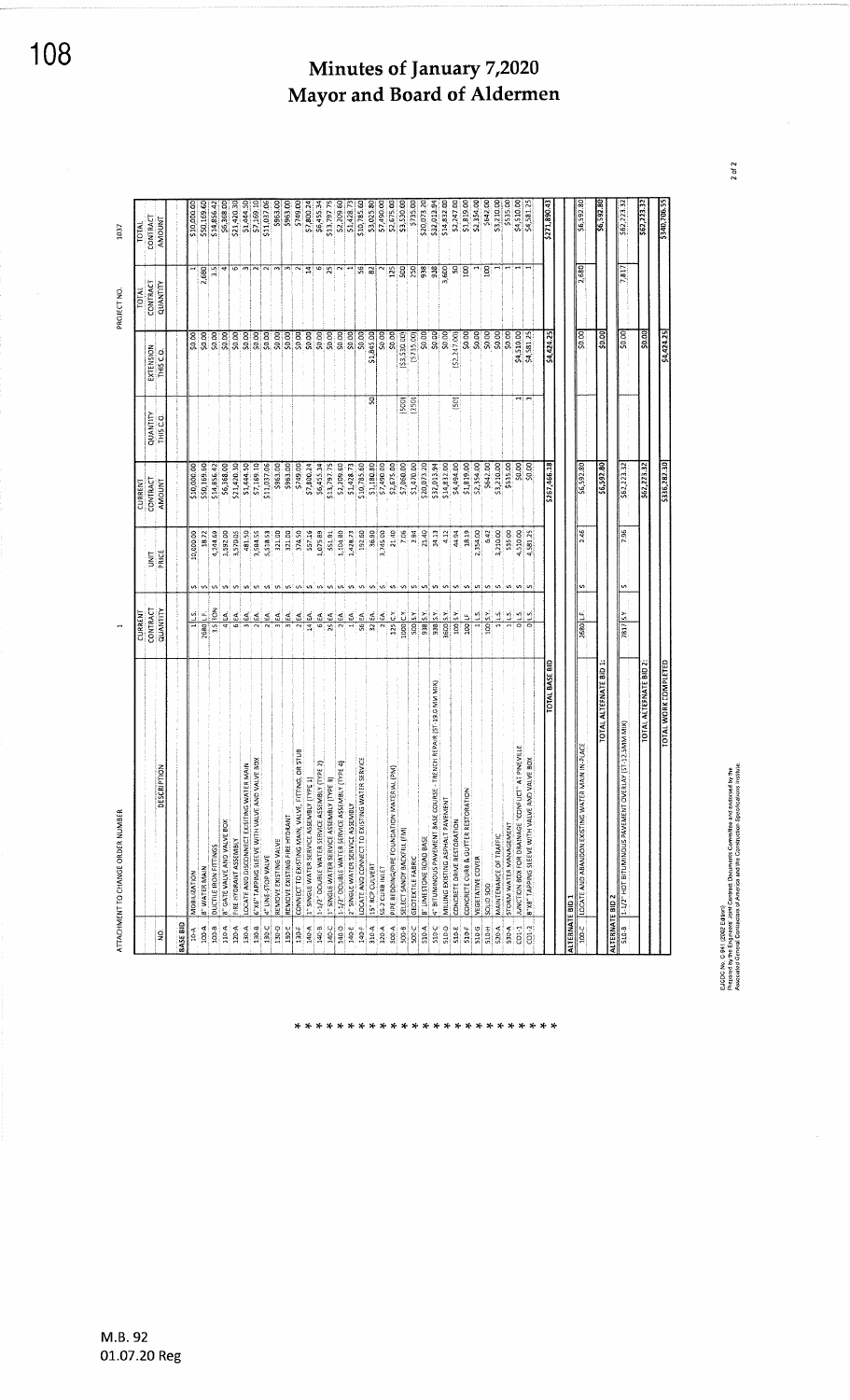Alderman Robertson made motion seconded by Alderman Griffin andunanimously carried to approve the following advertising schedule for the Force Mainon Klondyke; Commission Rd to 28ft Street project: t

161 Lameuse St., Suite 203<br>Biloxi, MS 39530<br>228-967-7137



January 2,2020

City of Long Beach P.O. Box 929Long Beach, MS 39560

> Pump Station "A" Diversion Force Main on Klondyke - Commission to 28thRE:

Ladies and Gentlemen:

We have nearly completed the Bid Documents for the referenced project, and are ready to request<br>competitive bids for the construction of the project. Therefore, we recommend the following advertising schedule:

Authorize Advertisement:First Advertisement: Second Advertisement:Receive Bids:

January 7,2020 January 24,2020 January 31, 2020February 25,2020

lf approved, we hope to have a Bid Tabulation and Recommendation of Award at the March 3,2020 meeting.

> Sincerely, **pez** Bavid Ball, P.E.

DB:1036

l<br>Sancono<br>Sancono

t<br>Eksternaar

O:U036\20200102 1036 Bid Schedule.docx

Page I of <sup>1</sup>

\* rt rF rF rF r\$ rr rF rF rF ri ri rt :F rt rt ri rr rF rt :F !F \* :F \*

109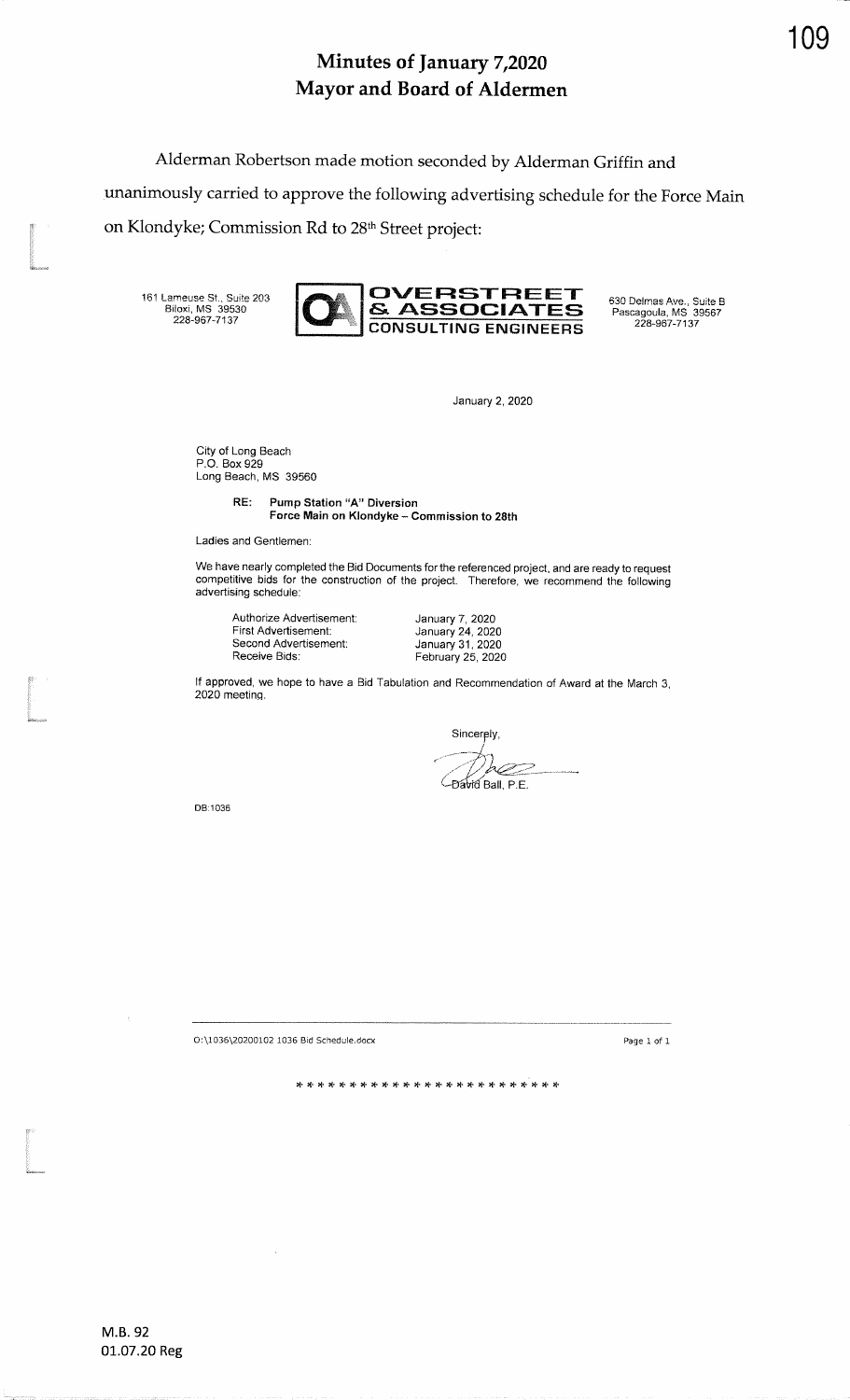The Mayor and Board of Aldermen took up the matter of assessing the costs of cleaning property located at 302 & 304 E Beach Blvd., Long Beach, Mississippi. After a discussion of the subject, Alderman Frazer offered and moved the adoption of the following Resolution and Order:

RESOLUTION AND ORDER BY THE MAYOR AND BOARD OF ALDERMEN OF THE CITY OF LONG BEACH, MISSISSPPI ASSESSING THE COSTS OT CLEANING CERTAIN PROPERTY LOCATED AT 302 & 304 E BEACH BLVD., IONG BEACH, MISSISSPPI, PREVIOUSLY ADIUDICATED BY THE CTTY TO BE A MENACE TO THE PUBLIC HEALTH AND SAFETY OF THE COMMUNITY, AND ORDERING SAME TO BE ENROLLED AS <sup>A</sup> LIEN AGAINST THE PROPERTY. AND THE PROPERTY TO BE SOLD FOR COLLECTION OF SAME BY THE COLLECTOR OF MUNICIPAL TAXES AND THE NEXT SALE CONDUCTED BY SUCH TAX COLLECTOR FOR SUCH PURPOSES, AND RELATED PURPOSES.

WHEREAS, the Mayor and Board of Aldermen having made due investigation therefore do now find, determine, declare and order as follows:

That on complaint and motion of the Governing Authorities of the City of Long Beach wherein lies the property known as 302 & 304 E Beach Blvd., Long Beach, Mississippi, (hereinafter referred to as the subject parcel), and after discussion of same, the Mayor and Board of Aldermen, at its regular meeting of October 15,2019, on its own motion did set a hearing to determine whether or not the subject parcel, in its then condition, was in such a state of uncleanliness as to be a menace to the public health and safety of the community in accordance with Miss Code Annotated Section 21-19-11, as amended, said hearing to be held November 19,2079, and directed notice of said hearing be served on the owner of said property in the manner as provided by said MCA Section 27-79-11;

2. That such hearing was conducted on November 19, 2019, having previously served the owner of said property, either by registered mail as is evidenced by the return receipt included in the materials produced at said hearing, or by personal service by police officer as evidenced by the return of service of such police officer, or by posting and publication of same, such service being in accordance with said MCA Section 21-19-11, and proof of same being spread upon the minutes of the Governing Authorities taken of such hearing;

3. That the Mayor and Board of Aldermen having considered testimony evidence adduced at hearing regarding the condition of the subject property and the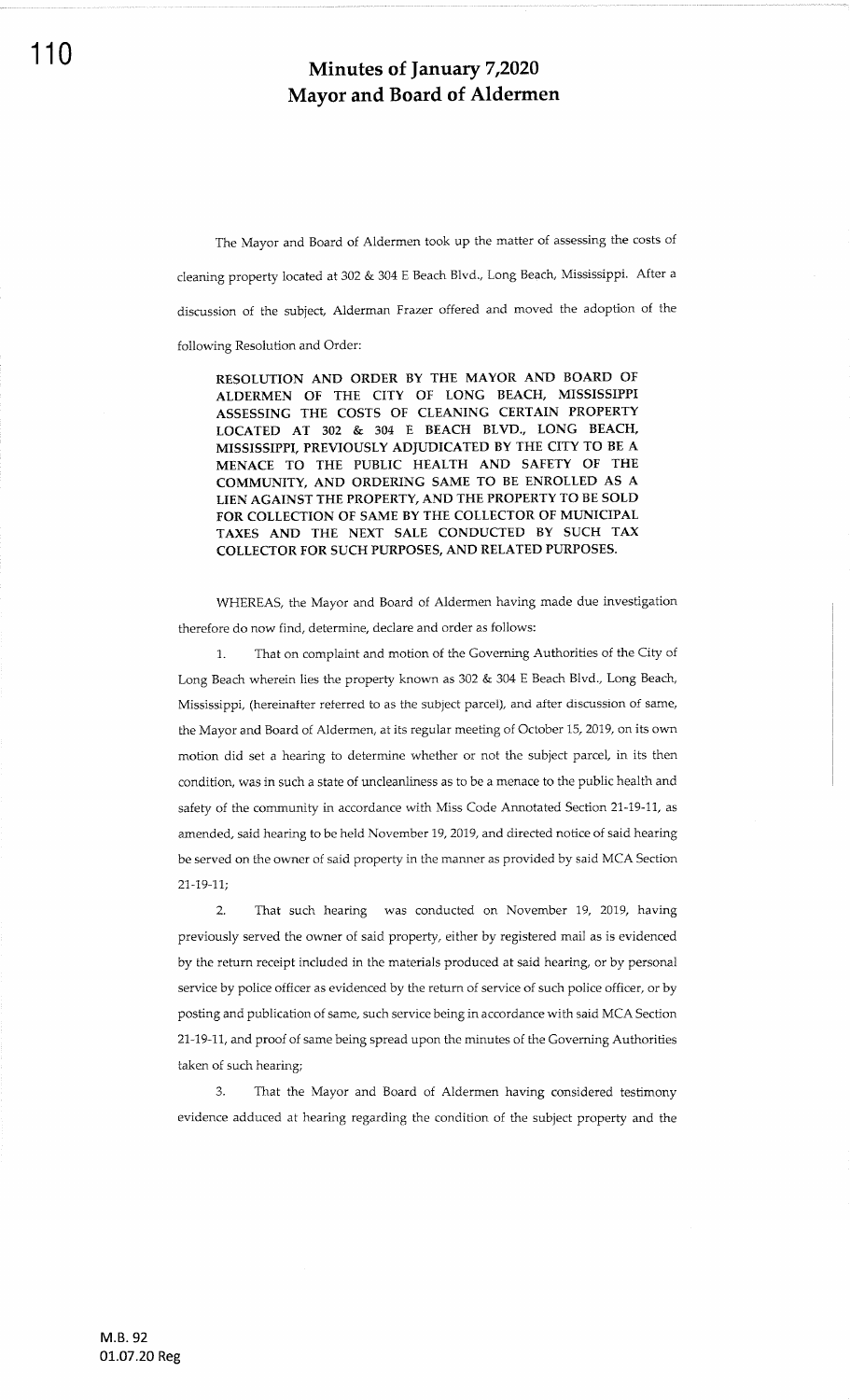observations of individual Aldermen concerning the condition of ihe subject property inits condition on the date of hearing, and being fully advised in the premises, did find and adjudicate on the hearing date that ihe property was in such a state of uncleanliness as tobe a menace to the public health and safety of the community;

4. That having adjudicated such property to be in such a state of uncleanlinessas to be a menace to the public health and safety of the community, notice of suchadjudication was provided to the owner of same in accordance with the Resolution andas required by law, proof of which is attached hereto as Exhibit A, without action by the owner to resolve and remedy the condition of said property in the time allowed inaccordance with Miss. Code Annotated Section 21-19-11, the City thereupon proceeded io cause same to be cleaned as allowed by law.

5. That it is now the intention of the City of Long Beach, in accordance with Miss. Code Annotated Section 21-19-11 to assess the costs of such cleanup against the property, to impose a lien against the said property as allowed by law, to cause suchassessment to be a lien against the property and enrolled in the office of the circuit clerkof the county as other judgments are enrolled.

6. That further, the City desires that tax collector of the municipality proceed to sell the land to satisfy the lien now imposed at its next tax sale date as provided by lawfor the sale of lands for delinquent municipal taxes.

NOW, THEREFORE, BE IT RESOLVED AND ORDERED BY THE MAYOR AND BOARD OF ALDERMEN OF THE CITY OF LONG BEACH, MISSISSIPPI, AS FOLLOWS:

1. That the parcel of land lying and being situated in the City of Long Beadr,First judicial District of Harrison County, Mississippi, and having the street address of302 & 304 E Beach Blvd., Long Beach, Mississippi, which parcel of land is identified by Harrison County Tax Parcel Number 0612A-03-069.003 & 0612A-03-069.001, andaccording to said tax records is owned by Veronica Coborn, having heretofore beenadjudicated to be a menace to the public health and safety of the community inaccordance with Miss. Code Annotated Section 21-19-11, and the owner of same failing to have same cleaned as required within the time allowed by law; and same beingthereupon cleaned by the City, the City does hereby assess the costs of such cleanupagainst the property, does hereby impose same as a lien against the property as allowedby law, and does hereby order and direct such lien against the property to be enrolled inthe office of the circuit clerk of the county as other judgments are enrolled.

L

l<br>|<br>|imaala

L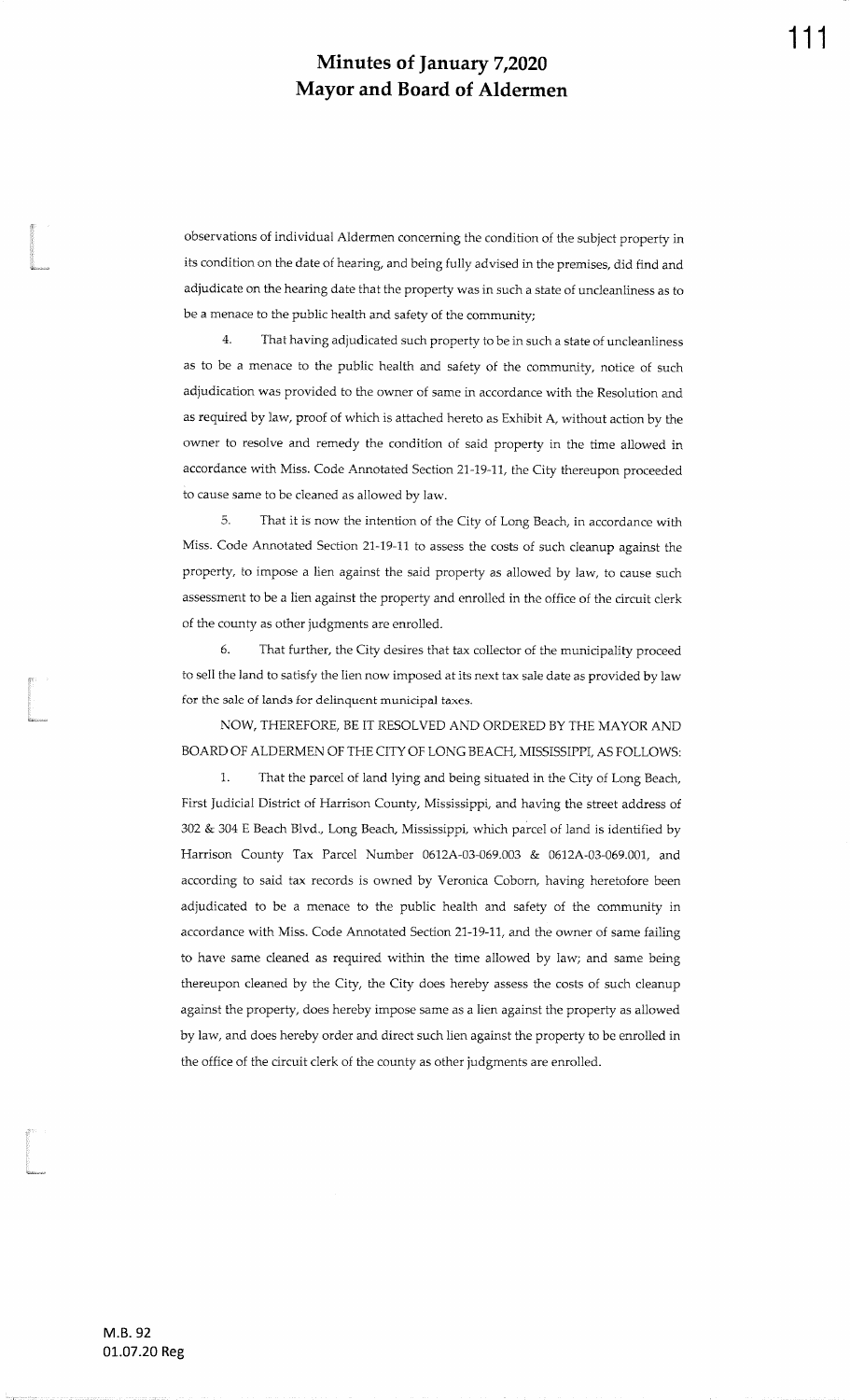2. That further, ihe Cify hereby orders and directs the tax collector of the municipality proceed to sell the land to satisfy the lien now imposed at its next tax sale date as provided by law for the sale of lands for delinquent municipal taxes.

3. The fine assessed and imposed hereby is in the TOTAL amount of \$2,520.93, \$1,020.93 being the cost of such clean up in accordance with the attached Exhibit A, together with a penalty of \$1,500.00, being not more than either One Thousand Five Hundred Dollars (\$1,500.00) or fifty percent (50%) of the actual cost of clean-up, whichever is greater, as allowed by law, all to be assessed against the said parcel of land.

Alderman Griffin seconded the motion to adopt the foregoing resolution and order, and the question being put to a roll call vote by the Mayor Pro Tempore, the result was as follows:

| Alderman Ronald Robertson       | voted | Aye |
|---------------------------------|-------|-----|
| Alderman Patricia Bennett       | voted | Aye |
| Alderman Donald Frazer          | voted | Aye |
| Alderman Mark E. Lishen         | voted | Ave |
| Alderman Timothy McCaffrey, Jr. | voted | Aye |
| Alderman Kelly Griffin          | voted | Aye |
| Alderman Bernie Parker          | voted | Aye |

The question having received the Affirmative vote of all the Aldermen present and voting, the Mayor Pro Tempore declared the motion carried and the resolution and order adopted and approved this 7<sup>th</sup> day of January, 2020.

APPROVED:

ATTEST

George L. Bass, Mayor

Stacey Dahl, Cify Clerk

After review of a picture taken just prior to the meeting, Alderman Parker made motion seconded by Alderman McCaffrey and unanimously carried to declare <sup>8</sup> Linda Lane in compliance.

\* \* )T \*'F \*'F'C,F,T'T,F'F'T'T'T'F,F \*,F \*,F {. )F'\$

The Mayor recognized the City Attorney for his report, whereupon no action was required or taken.

\* rF rF rF rF rF rF rF rF e(. \* \* \* rt \* \* \* \* \* \* rF rF ri r{. rt

There being no further business to come before the Mayor and Board of Aldermen at this time, Alderman Robertson made motion seconded by Alderman Parker and unanimously carried to adjourn until the next regular meeting in due course.

M.8.92 01.07.20 Reg